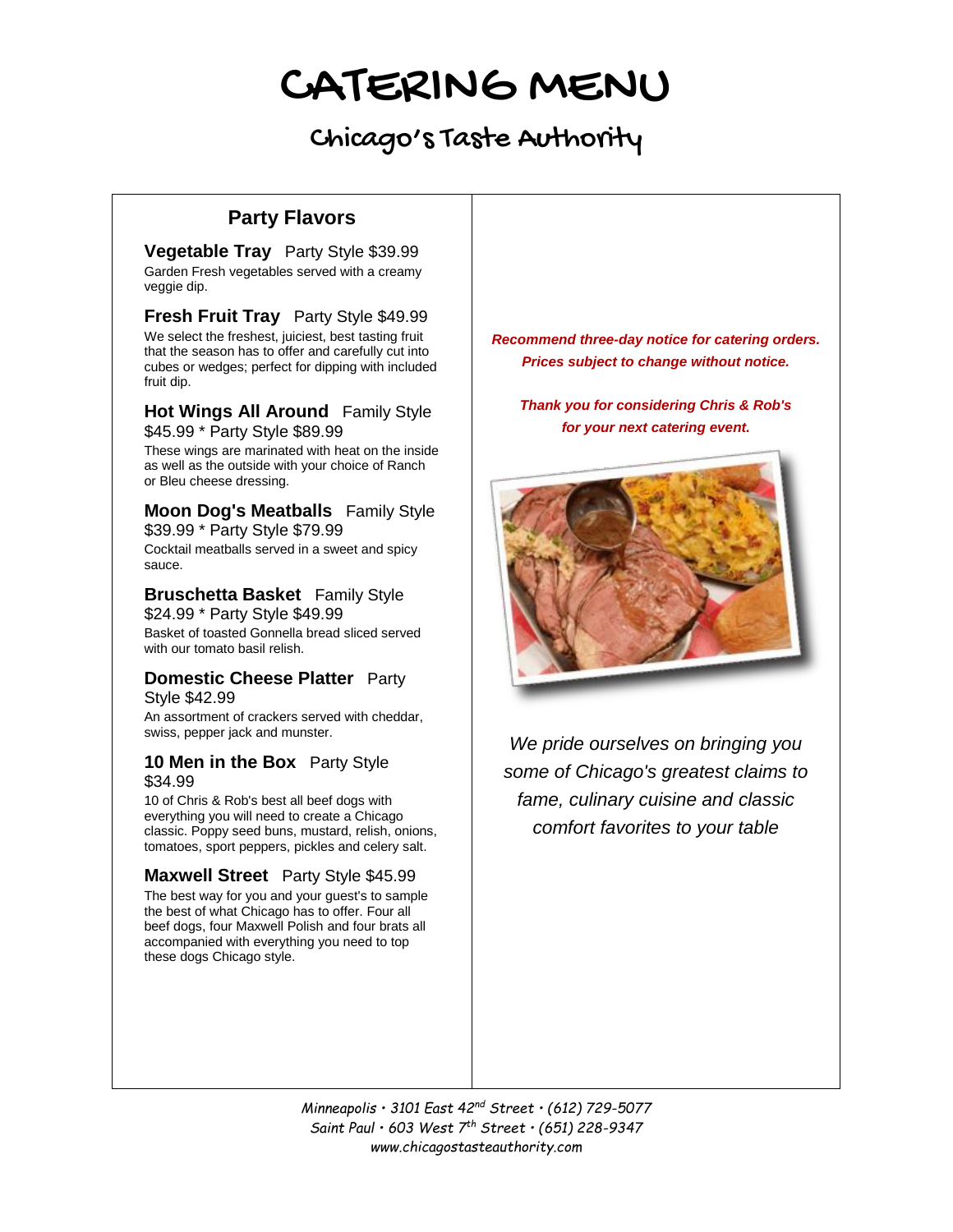# Chicago's Taste Authority

## **Entrees**

**Prime Rib** Family Style \$149.99 \* Party Style \$299.99

6oz slices of prime rib served with our au jus served with bacon cheddar red mashed potatoes

**Swine in the Forest** Family Style \$74.99 \* Party Style \$149.99 Sliced spice rubbed port loin in a white wine mushroom sauce served with roasted potatoes and vegetables.

**Cajun Meat Loaf** Family Style \$99.99 \* Party Style \$199.99

Our chefs take on a classic dish. Served with bacon and cheddar red mashed potatoes.

**C.R.V.** Family Style \$49.99 \* Party Style \$99.99

Simplicity at its best! Chicken, rice and vegetables stir fried and tossed in a sweet hoi sin sauce.



There is something for everyone to *indulge in, whether it's an office party of ten or a back yard picnic of fifty or more. You and your guests will experience flavor, taste and appeal.*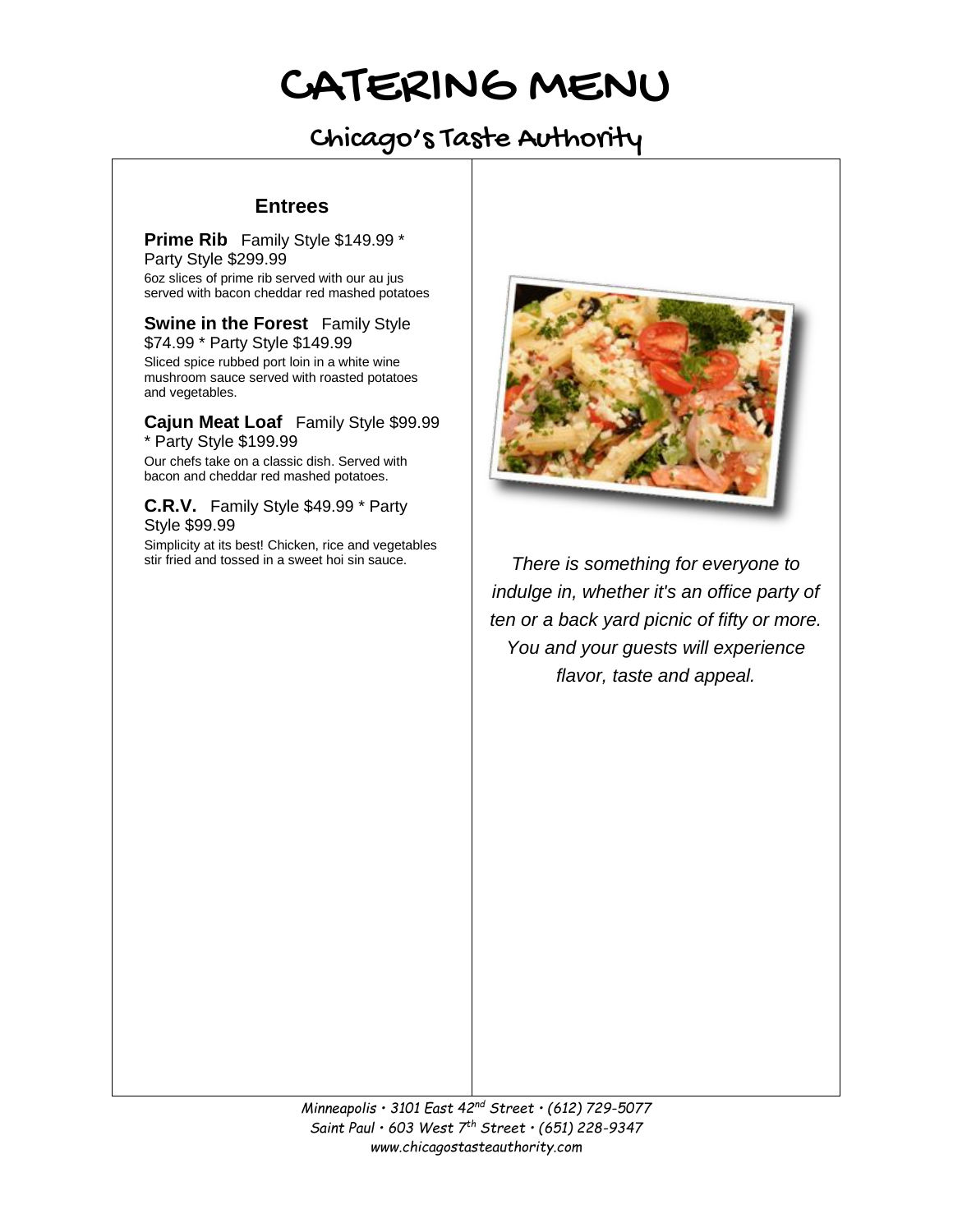# Chicago's Taste Authority

### **Pasta**

**Baked Mostaccioli** Family Style \$29.99 \* Party Style \$49.99

Mostaccioli combined with ricotta cheese, our house red sauce and covered with mozzarella cheese with garlic toast.

**Sausage and Mostaccioli** Family Style \$49.99 \* Party Style \$99.99

Our baked Mostaccioli tossed with sausage, peppers and onions covered with mozzarella cheese and garlic bread.

**Spaghetti Del Giardino** Family Style \$34.99 \* Party Style \$59.99 Spaghetti tossed with our red sauce topped with

sauteed mushrooms, onions, green peppers and covered with mozzarella cheese.

**Spaghetti and Meatballs** Family Style \$49.99 \* Party Style \$99.99 A traditional favorite, a mound of spaghetti topped with red sauce, meatballs and mozzarella.

**Chicken Parmesan** Family Style \$49.99 \* Party Style \$99.99

Lightly breaded chicken breasts served on a bed of spaghetti and topped with our red sauce, mozzarella and parmesan cheese.

**Chicken Mushroom Alfredo** Family Style \$49.99 \* Party Style \$99.99

Fettuccine tossed ina mushroom Alfredo sauce with sauteed chicken and topped with parmesan cheese.

**Classic Chicken Alfredo** Family Style \$49.99 \* Party Style \$99.99

Fettuccine tossed in an Alfredo sauce with sauteed chicken and topped with parmesan cheese.

**Cajun Chicken Pasta** Family Style \$49.99 \* Party Style \$99.99

Penne pasta tossed ina our Cajun Alfredo sauce with sun dried tomatoes and sliced chicken breast.



*You are definitely not limited to our catering menu our Chef is happy to customize a menu just for your event.*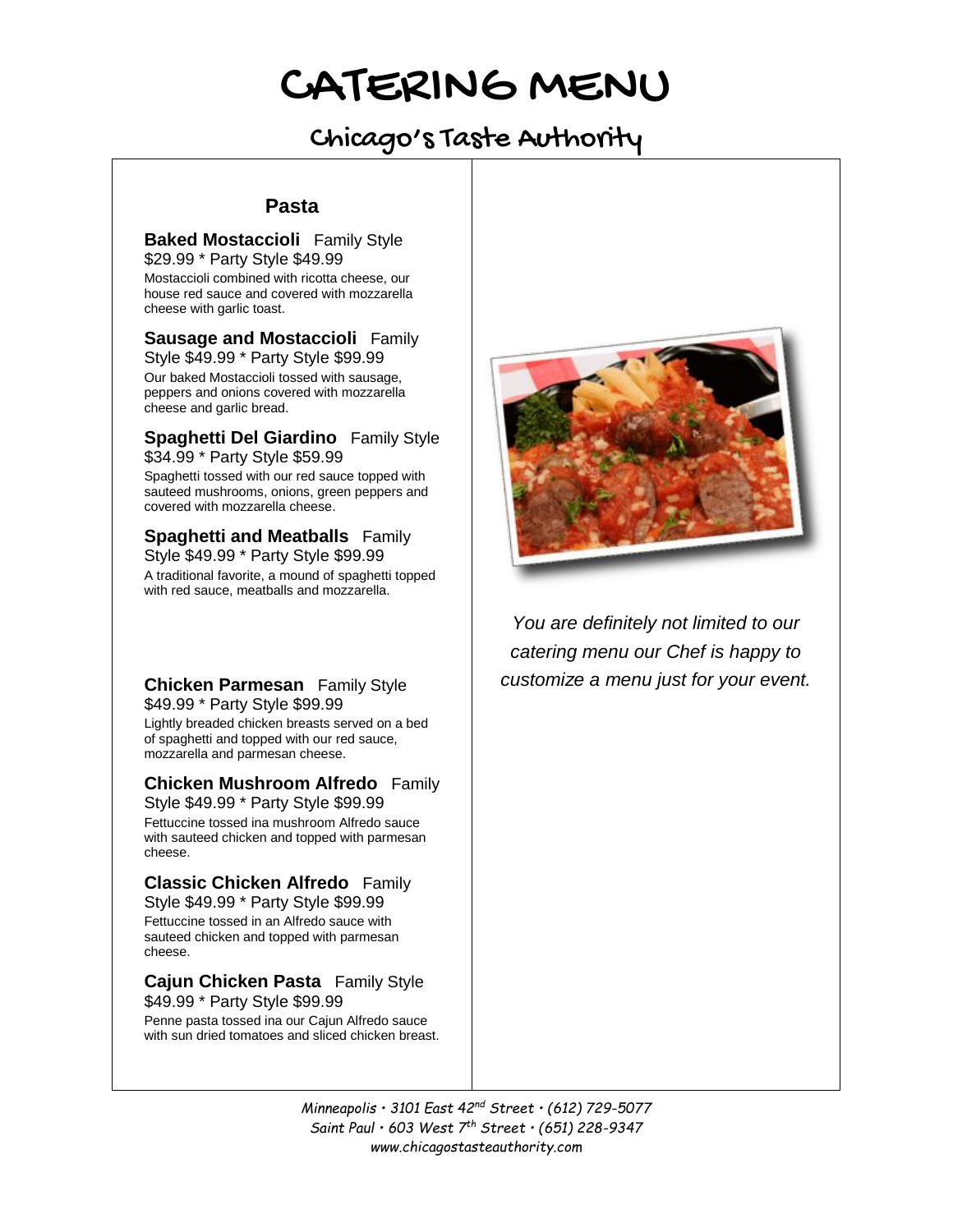# Chicago's Taste Authority

# **THATS It!**

## **Your dinner is served. Complete meals.**

**Mama's Night Off** Family Style \$69.99 \* Party Style \$139.99 Your choice of:

Baked Mostaccioli

Spaghetti and Meatballs

Spaghetti Del Giardino

Served with a garden salad (your choice of dressing) and garlic bread.

## **Mellennium Park Picnic** \$109.99

3 bls. of our Italian roast beef, 6" cut Gonnela bread, sweet and hot peppers, 2 lbs of grass eater's pasta salad, 2 lbs of coleslaw and chocolate chip cookies.

## **Offensive & Defensive Lines** \$74.99

Eleven Chicago Dogs and eleven Polishes with all the fixings, 22 poppyseed buns, 2 lbs of grass eater's pasta salad, 2 lbs of colesslaw and chocolate chip cookies

## **After Bar in Chicago** \$74.99

Five Chicago Dogs, Five Italian beef Sandwiches, one large Monsters of the Midway pizza (your choice of crust) and a couple of aspirin. (Just kidding make that a few.)



*Our food is served either family or party style Family Style feeds 8 - 10 guests Party Style feeds 17 - 20 guests.*

**Salads**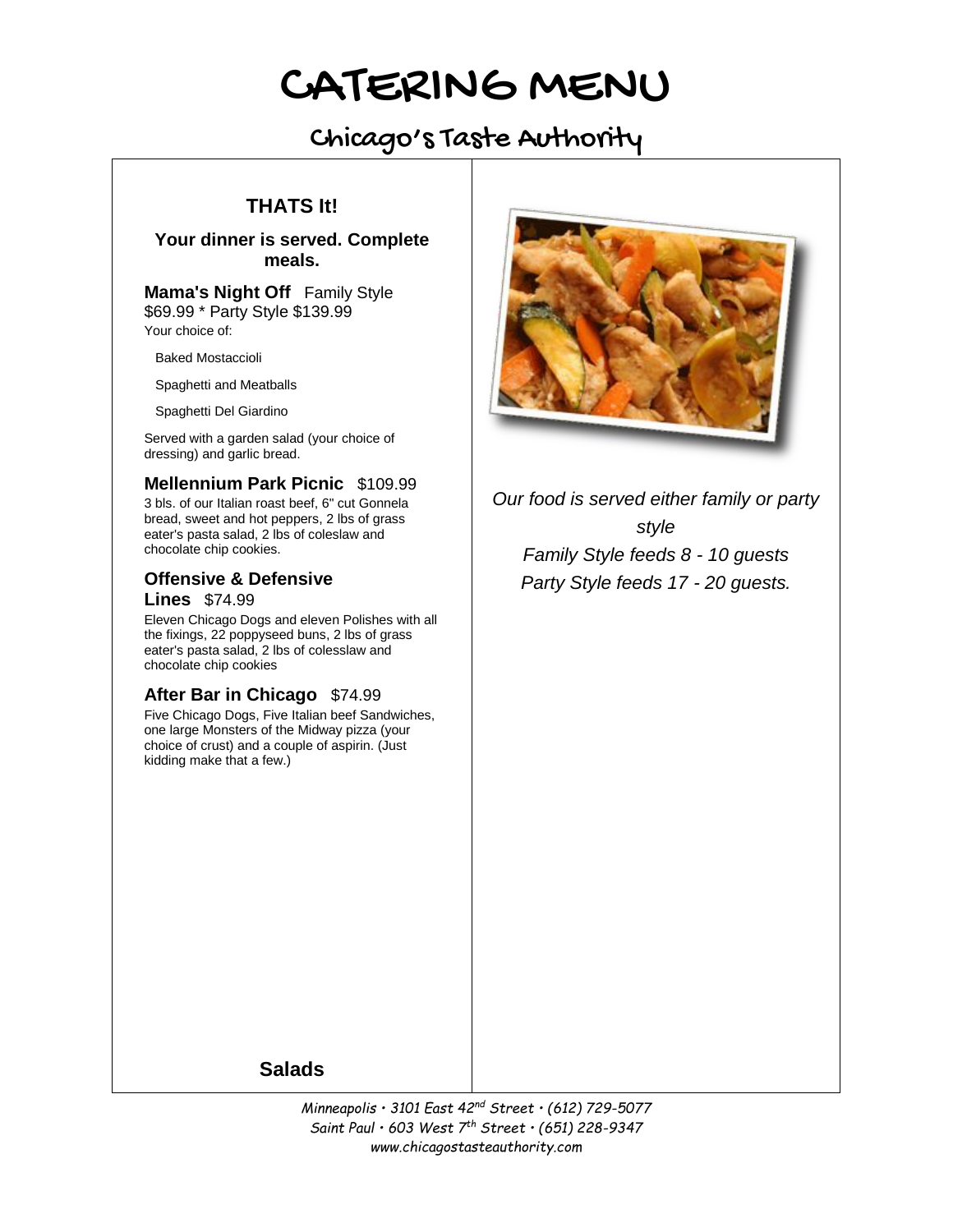# Chicago's Taste Authority

#### **Garden Salad** Family Style \$24.99 \* Party Style \$49.99

Fresh mushroom, onions, green pepper, fresh tomato, black olives, green olives and mozzarella cheese sits on a bed of lettuce greens with your choice of dressing.(Ranch, Blue Cheese, French, or Italian)

#### **Garbage Salad** Family Style \$29.99 \* Party Style \$59.99

For people who don't care what's in their garden. The Garbage Salad includes pepperoni, Canadian bacon, breakfast bacon, fresh mushrooms, onions, green pepper, fresh tomato, black olives, green olives and your choice of dressing.(Ranch, Blue Cheese, French or Italian)

## **Hail Caesar**

Family Style \$24.99 \* add sliced chicken breasts for \$5.00

Party Style \$49.99 \* add sliced chicken breasts for \$10.00

Chopped romaine tossed with Parmesan cheese, home made croutons and Caesar dressing.

#### **Grass Eater's Pasta Salad** Family Style \$27.99 \* Party Style \$54.99

Penne pasta with onions, green peppers, black olives, tomatoes and mozzarella cheese tossed in Italian vinaigrette.

# **Meat Eater's Pasta Salad** Family

Style \$32.99 \* Party Style \$64.99 Penne pasta with bacon, pepperoni, black olives, green olives, onions, green peppers, tomatoes and mozzarella cheese all tossed in Italian vinaigrette.

**Mustard Potato Salad** Family Style \$27.99 \* Party Style \$54.99

**Creamy Coleslaw** Family Style \$27.99 \* Party Style \$54.99

**Chicago Fire Baked Beans** Family Style \$27.99 \* Party Style \$54.99 Sweet and spicy beans with pork and onions.

# **To Be Exact**

**Chris & Rob's Italian Beef (1 lb. serves 3 6" sandwiches)** \$9.49/lb



*Delivery is available in Minneapolis, St. Paul and certain nearby suburbs. Our delivery charge is \$25 (min.) plus 15% tip on the total order before sales tax.*